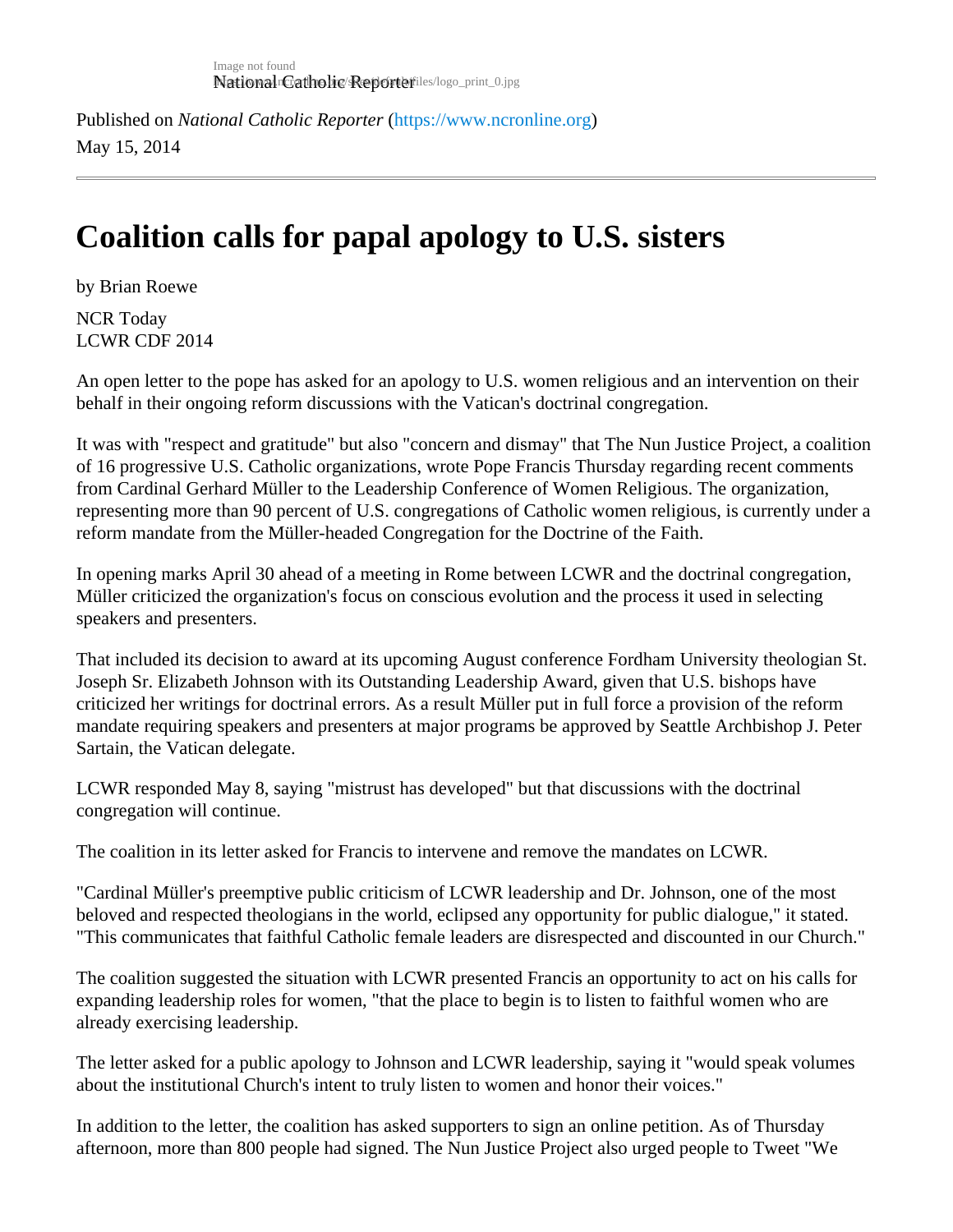stand with the Sisters" to the pope, as well as mail him copies of their letter and Spanish copies Johnson's books *Consider Jesus* and *Quest for the Living God*.

The coalition includes the American Catholic Council; Association of Roman Catholic Womenpriests; Call To Action; DignityUSA; FutureChurch; National Coalition of American Nuns; New Ways Ministry; Voice of the Faithful; and Women's Ordination Conference.

Advertisement

The full Nun Justice Project letter is as follows:

Dear Pope Francis

We write with respect and gratitude for your extraordinary leadership in our Church.

Sadly, we also write with concern and dismay at the behavior that Cardinal Gerhard Müller recently exhibited toward women leaders of the Leadership Conference of Women Religious (LCWR) and especially toward Dr. Elizabeth Johnson CSJ.

Cardinal Müller's preemptive public criticism of LCWR leadership and Dr. Johnson, one of the most beloved and respected theologians in the world, eclipsed any opportunity for public dialogue.

This communicates that faithful Catholic female leaders are disrespected and discounted in our Church.

On numerous occasions you have expressed a desire to expand leadership opportunities for women. We respectfully suggest that the place to begin is to listen to faithful women who are already exercising leadership.

We ask you to personally intervene with Cardinal Müller and Archbishop Sartain and remove the unjust mandates imposed on LCWR over two years ago.

In addition, a public apology to Dr. Johnson and LCWR leadership would speak volumes about the institutional Church's intent to truly listen to women and honor their voices.

In closing, we express our love and solidarity with you as together we joyfully proclaim the rich diversity revealed in the Good News of Jesus Christ, a message ever ancient yet ever new.

Sincerely yours,

The Nun Justice Project American Catholic Council Association of Roman Catholic Womenpriests Catholics Speak Out / Quixote Center Call To Action **CORPUS** DignityUSA Federation of Christian Ministries/RCFCC FutureChurch National Coalition of American Nuns New Ways Ministry